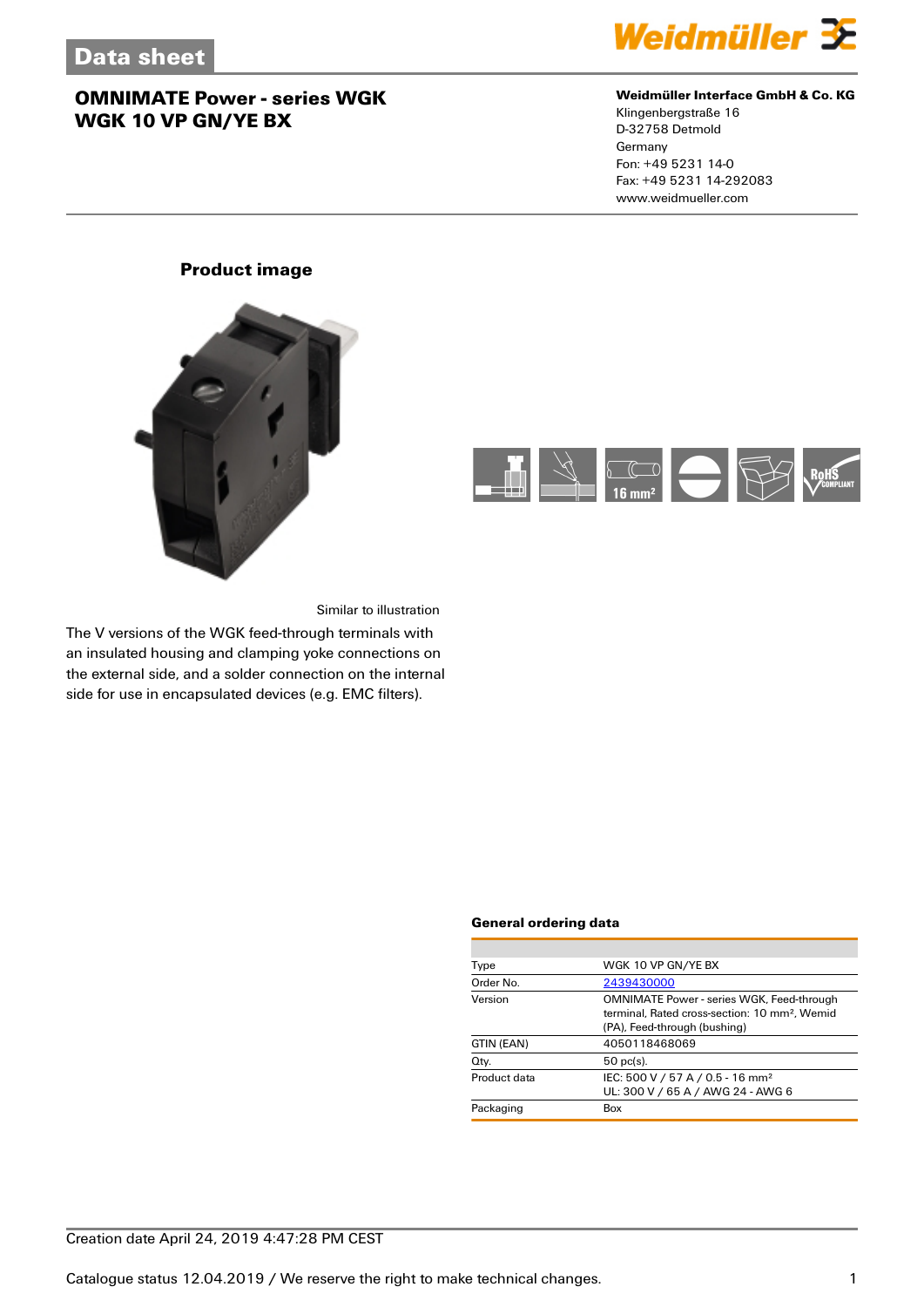# **Technical data** www.weidmueller.com

#### **Dimensions and weights**

#### Net weight 13 g **System parameters** Product family **COMNIMATE Power - series** WGK Wire connection method Screw / solder connection Conductor outlet direction 180° Fitted by customer No<br>
Screwdriver blade 0.8 x 4.0<br>
Tightening torque, min. 5 Nm Screwdriver blade 0.8 x 4.0 Tightening torque, min. 5 Nm Tightening torque, max. **Stripping length** 11 mm Touch-safe protection acc. to DIN VDE<br>0470 0470 **IP 20 Material data** Insulating material Wemid (PA) Colour code Green/yellow<br>
Colour chart (similar) Not specified UL 94 flammability rating V-0 Colour chart (similar) Not specified UL 94 flammability rating Contact material E-Cu E-Cu Contact surface tinned<br>Storage temperature, min. 25 °C Contact surface 55 °C Storage temperature, min.  $-25 \text{ °C}$ <br>
Max. relative humidity during storage 80 %<br>  $\overline{36} \text{ °C}$ <br>
Storage temperature, max.  $55 \text{ °C}$ <br>
Operating temperature, min.  $-50 \text{ °C}$ Max. relative humidity during storage 80 % Operating temperature, min. 450 °C<br>
Operating temperature, max. 120 °C<br>
Temperature range, installation, min. 425 °C Operature range, installation, min. Temperature range, installation, min. -25 °C Temperature range, installation, max. **Conductors suitable for connection** Clamping range, min. 6.5 mm<sup>2</sup> Clamping range, max. 16 mm<sup>2</sup> Wire connection cross section AWG, min. AWG 24 Wire connection cross section AWG, max. AWG 6 Solid, min. H05(07) V-U 0.5 mm<sup>2</sup> Solid, max. H05(07) V-U 16 mm<sup>2</sup> Stranded, min. H07V-R 10 mm<sup>2</sup> Stranded, max. H07V-R 16 mm<sup>2</sup> Flexible, min.  $H05(07)$  V-K  $0.5$  mm<sup>2</sup> Flexible, max.  $H05(07)$  V-K 10 mm<sup>2</sup> w. wire end ferrule, DIN 46228 pt 1, min0.5 mm² w. wire end ferrule, DIN 46228 pt 1, max.<br>Clampable conductor 10 mm² Cross-section for conductor connection  $\overline{Type}$  fine-wired fine-wired for conductor connection  $\overline{O.5}$  mm<sup>2</sup> nominal AEH Stripping length nominal 10 mm<br>Cross-section for conductor connection Type fine-wired Cross-section for conductor connection Type fine-wired<br>nominal 0.75 mm<sup>2</sup> nominal AEH Stripping length nominal 10 mm Cross-section for conductor connection<br>
Type  $\frac{1}{2}$ Type  $\frac{1}{2}$ Type  $\frac{1}{2}$ Type  $\frac{1}{2}$ Type  $\frac{1}{2}$ nominal 1 mm<sup>2</sup><br>Stripping length nominal AEH Stripping length nominal 10 mm Max. clamping range 16 mm<sup>2</sup>



#### **Weidmüller Interface GmbH & Co. KG**

Klingenbergstraße 16 D-32758 Detmold Germany Fon: +49 5231 14-0 Fax: +49 5231 14-292083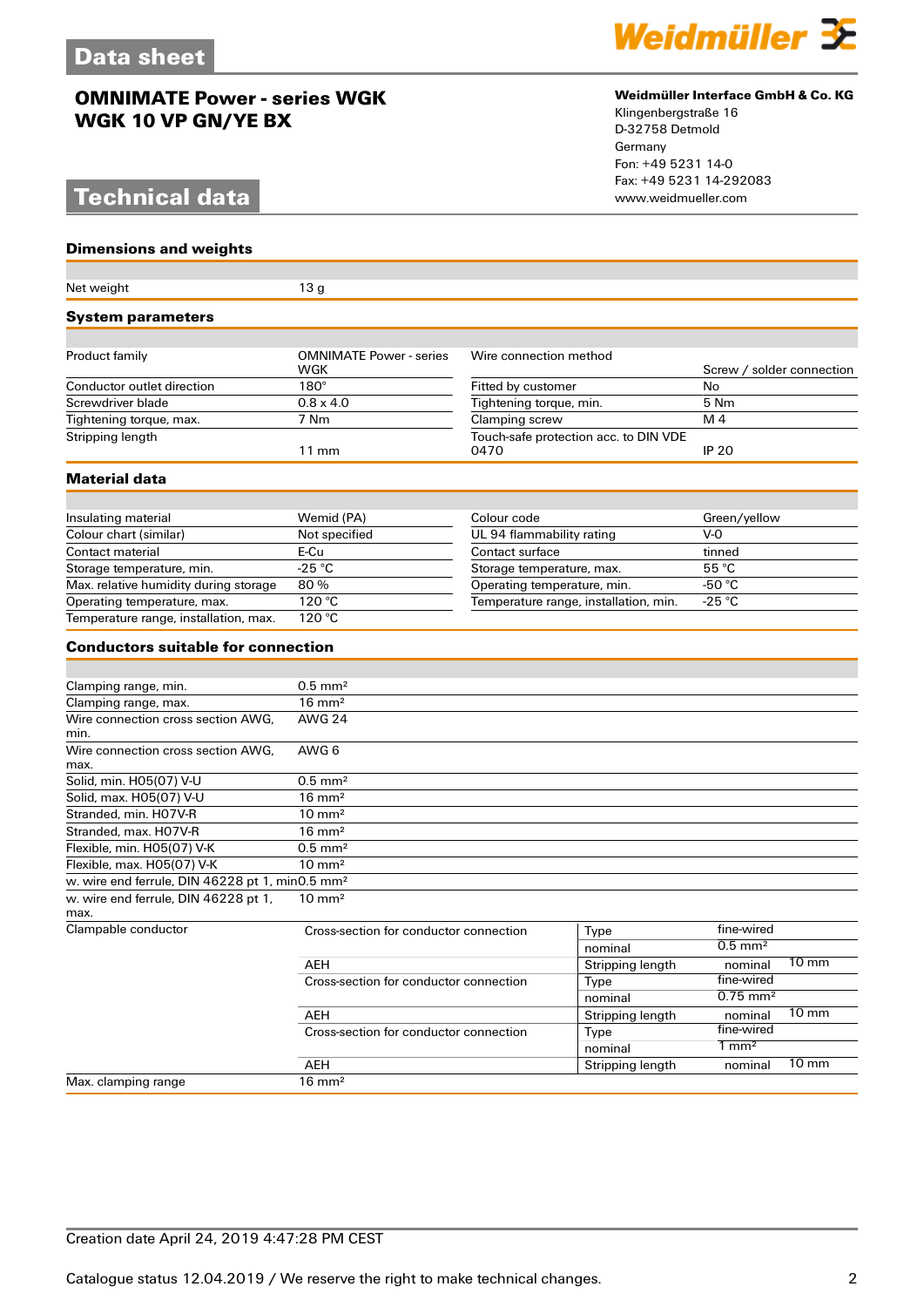# **Technical data www.weidmueller.com**

**Rated data acc. to IEC**



#### **Weidmüller Interface GmbH & Co. KG**

Klingenbergstraße 16 D-32758 Detmold Germany Fon: +49 5231 14-0 Fax: +49 5231 14-292083

| tested acc. to standard                  |                        | Rated current, min. no. of poles        |       |
|------------------------------------------|------------------------|-----------------------------------------|-------|
|                                          | IEC 60664-1, IEC 61984 | (Tu=20°C)                               | 57 A  |
| Rated current, max. no. of poles         |                        | Rated voltage for surge voltage class / |       |
| $(Tu=20^{\circ}C)$                       | 57 A                   | pollution degree III/3                  | 500 V |
| Rated impulse voltage for surge voltage  |                        |                                         |       |
| class/contamination degree III/3<br>6 kV |                        |                                         |       |
| Rated data acc. to CSA                   |                        |                                         |       |
|                                          |                        |                                         |       |
| Rated voltage (Use group B / CSA)        | 300 V                  | Rated voltage (Use group C / CSA)       | 300 V |
| Rated voltage (Use group D / CSA)        | 300 V                  | Rated current (Use group B / CSA)       | 65 A  |
| Rated current (Use group C / CSA)        | 65A                    | Rated current (Use group D / CSA)       | 10 A  |
| Wire cross-section, AWG, min.            | <b>AWG 24</b>          | Wire cross-section, AWG, max.           | AWG 6 |

#### **Rated data acc. to UL 1059**

| Institute (cURus)                           | зï.                | Certificate No. (cURus) |
|---------------------------------------------|--------------------|-------------------------|
| Rated voltage (Use group B / UL 1059) 300 V |                    | Rated voltage (Use gro  |
| Rated voltage (Use group D / UL 1059) 300 V |                    | Rated current (Use gro  |
| Rated current (Use group C / UL 1059)       | 65 A               | Rated current (Use gro  |
| Wire cross-section, AWG, min.               | <b>AWG 24</b>      | Wire cross-section, AV  |
| Reference to approval values                | Specifications are |                         |

maximum values, details see approval certificate.

|                                             | E60693 |
|---------------------------------------------|--------|
| Rated voltage (Use group C / UL 1059) 300 V |        |
| Rated current (Use group B / UL 1059) 65 A  |        |
| Rated current (Use group D / UL 1059) 10 A  |        |
| Wire cross-section, AWG, max.               | AWG 6  |

#### **Packing**

| Do o             | Box                    |                    |        |  |
|------------------|------------------------|--------------------|--------|--|
| <b>VPE width</b> | $\mathbf{r}$<br>$\sim$ | IDD<br>ما سمط<br>. | $\sim$ |  |
|                  |                        |                    |        |  |

#### **Classifications**

| <b>ETIM 6.0</b> | C001283            | eClass 6.2 | 27-14-11-34 |
|-----------------|--------------------|------------|-------------|
| eClass 9.0      | $7 - 14 - 11 - 34$ | eClass 9.  | 27-14-11-34 |

#### **Notes**

Notes • Clearance and creepage distances to other components must be devised in accordance with the relevant application standard. This can be achieved in the device by full encapsulation or by the use of additional spacer plates.

> • Rated data refer only to the component itself. Clearance and creepage distances to other components are to be designed in accordance with the relevant application standards.

- Colours: SW = black; GN/YL = green/yellow; GY = grey
- Additional colours on request
- WGK: Rated voltage plastic walls: 1 4 mm = 500 V; metal walls: 1 2.5 mm = 400 V; metal walls: 2.5 4 mm =  $250 V$

#### Creation date April 24, 2019 4:47:28 PM CEST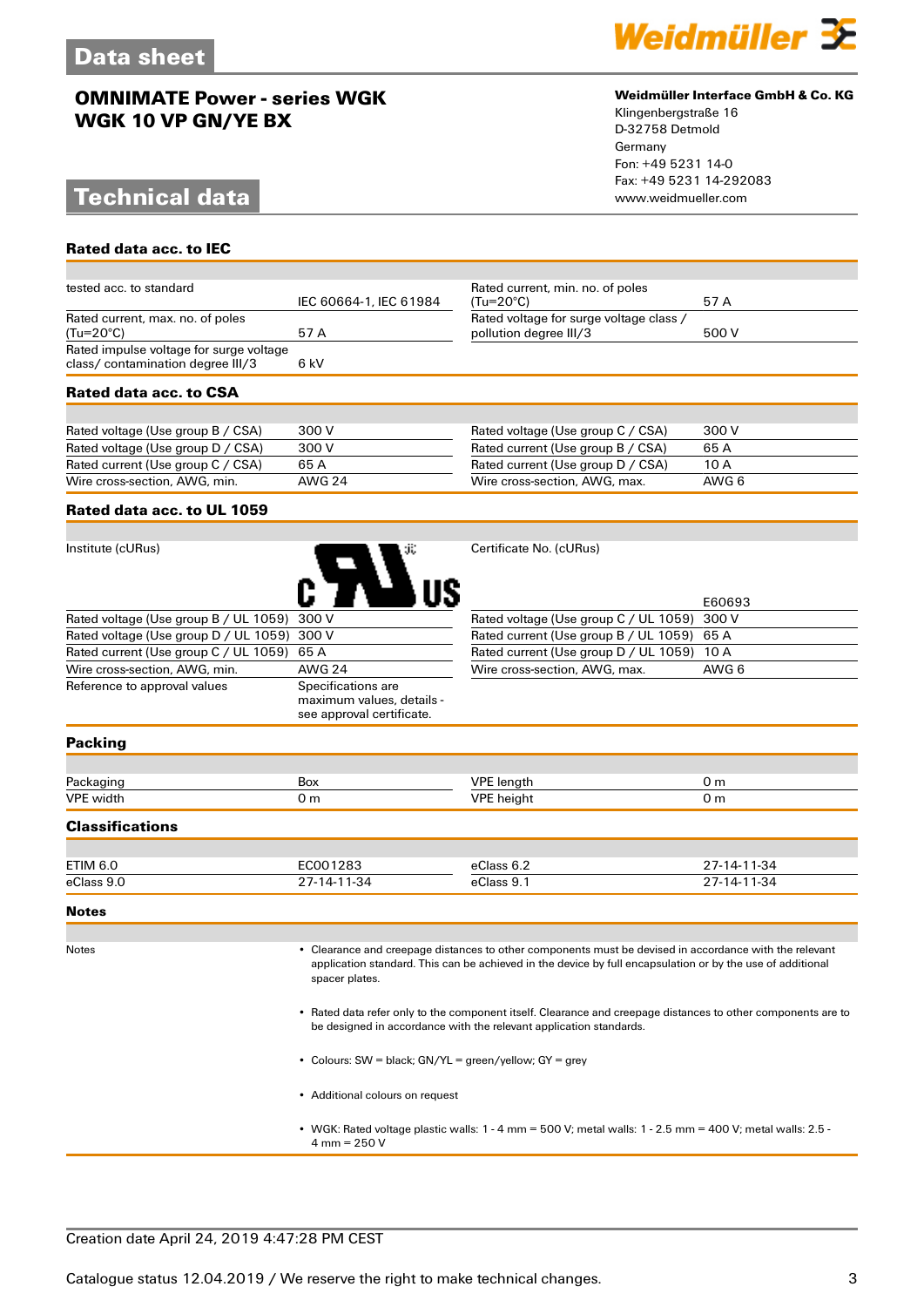# **Technical data**

#### **Approvals**

Approvals



#### **Downloads**

| Approval/Certificate/Document of |                                        |
|----------------------------------|----------------------------------------|
| Conformity                       | <b>Declaration of the Manufacturer</b> |
| Brochure/Catalogue               | <b>FL DRIVES EN</b>                    |
|                                  | <b>MB DEVICE MANUF. EN</b>             |
|                                  | <b>FL DRIVES DE</b>                    |
|                                  | FL BASE STATION EN                     |
|                                  | <b>FL ELEVATOR EN</b>                  |
|                                  | <b>FL POWER SUPPLY EN</b>              |
|                                  | FL 72H SAMPLE SER EN                   |
|                                  | <b>PO OMNIMATE EN</b>                  |
| Engineering Data                 | <b>STEP</b>                            |



#### **Weidmüller Interface GmbH & Co. KG**

Klingenbergstraße 16 D-32758 Detmold Germany Fon: +49 5231 14-0 Fax: +49 5231 14-292083